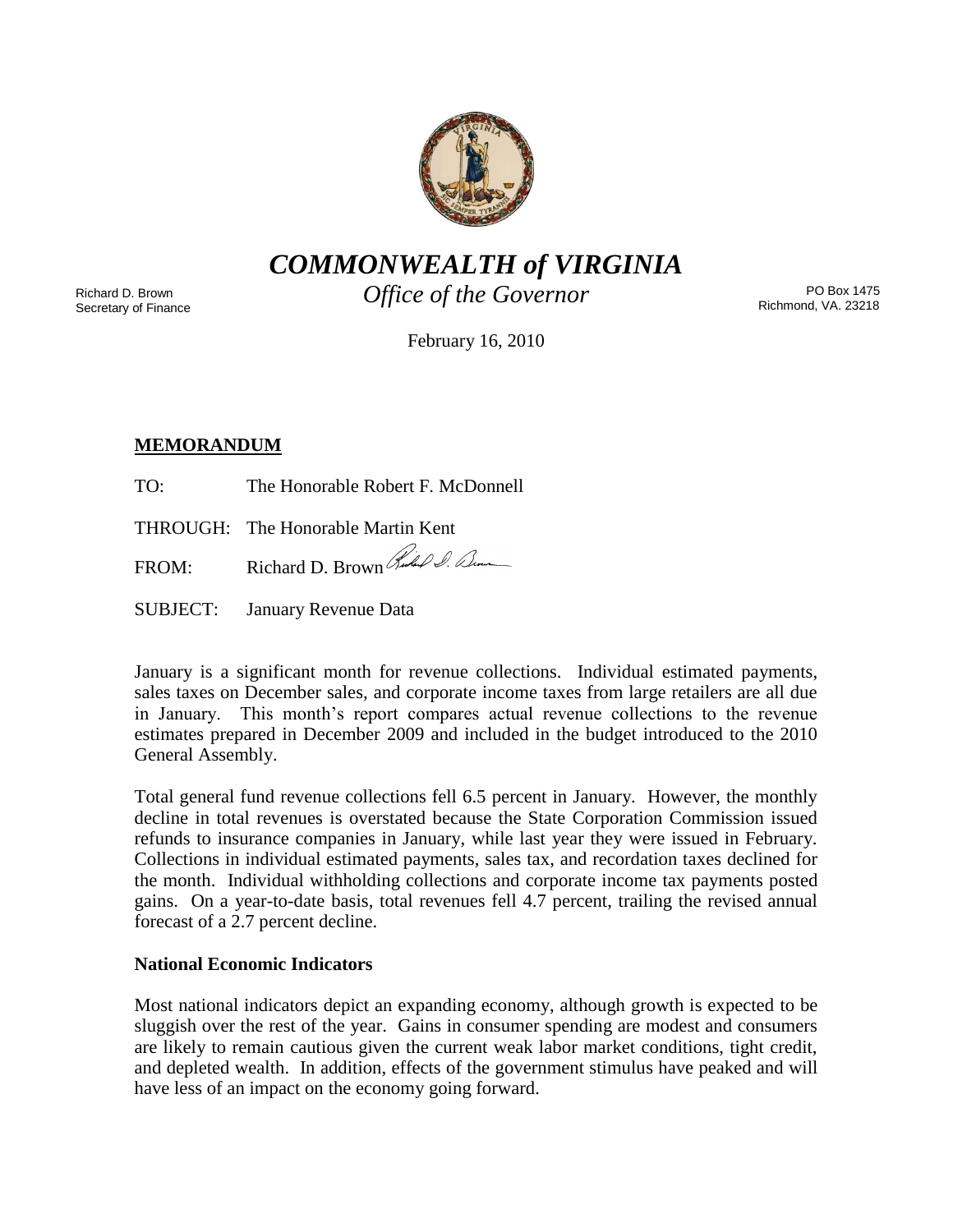- According to the advance estimate, real GDP grew 5.7 percent at an annual rate in the fourth quarter of 2009, the highest rate since the third quarter of 2003 and above expectations. Most of the growth was due to businesses making smaller cuts in inventory. For calendar year 2009, real GDP fell 2.4 percent, the steepest drop since 1938.
- The January employment report incorporates annual benchmark revisions, which suggest job losses were somewhat greater than earlier reports indicated. With the revisions, total payroll employment declined by 4.78 million in 2009, compared with the 4.16 million previously reported. The January employment report suggests that the deterioration in the labor market is easing, although there are no indications that employers will be adding significantly to their payrolls in the near future. Payroll employment was essentially unchanged in January, falling by 20,000 jobs. The November monthly gain was revised up from 4,000 to 64,000 jobs, and the December loss increased from 85,000 to 150,000 jobs.
- The unemployment rate in January fell 0.3 percentage point to 9.7 percent, even as the labor force slightly increased.
- Initial claims for unemployment increased by 8,000 to 480,000 during the week ending January 30, contrary to consensus expectations of a slight decline. The four-week moving average rose from 457,000 to 468,750.
- The Conference Board's index of leading indicators rose 1.1 percent to 106.4 in December, its ninth consecutive monthly increase. Eight of the ten components contributed positively to the index. The recent growth in the index strongly suggests the economy is expanding.
- The Conference Board's index of consumer confidence rose modestly from 53.6 to 55.9 in January, the third consecutive monthly gain. Both the expectations and current conditions components increased, with most of the gain in assessments of the present situation. Although confidence is at its highest level since September 2008, it remains at historical lows.
- The recovery in the manufacturing sector continued in January. The Institute of Supply Management index rose from 54.9 to 58.4, the sixth consecutive month above the expansionary threshold of 50.0, and the highest reading since 58.5 in August 2004.
- Inflation remains low -- the CPI rose 0.1 percent in December from the previous month. Core inflation also rose 0.1 percent for the month and stands 1.8 percent above December of last year.
- At its January meeting, the Federal Reserve again announced it will keep the federal funds target rate in the 0.0 to 0.25 percent range "for an extended period."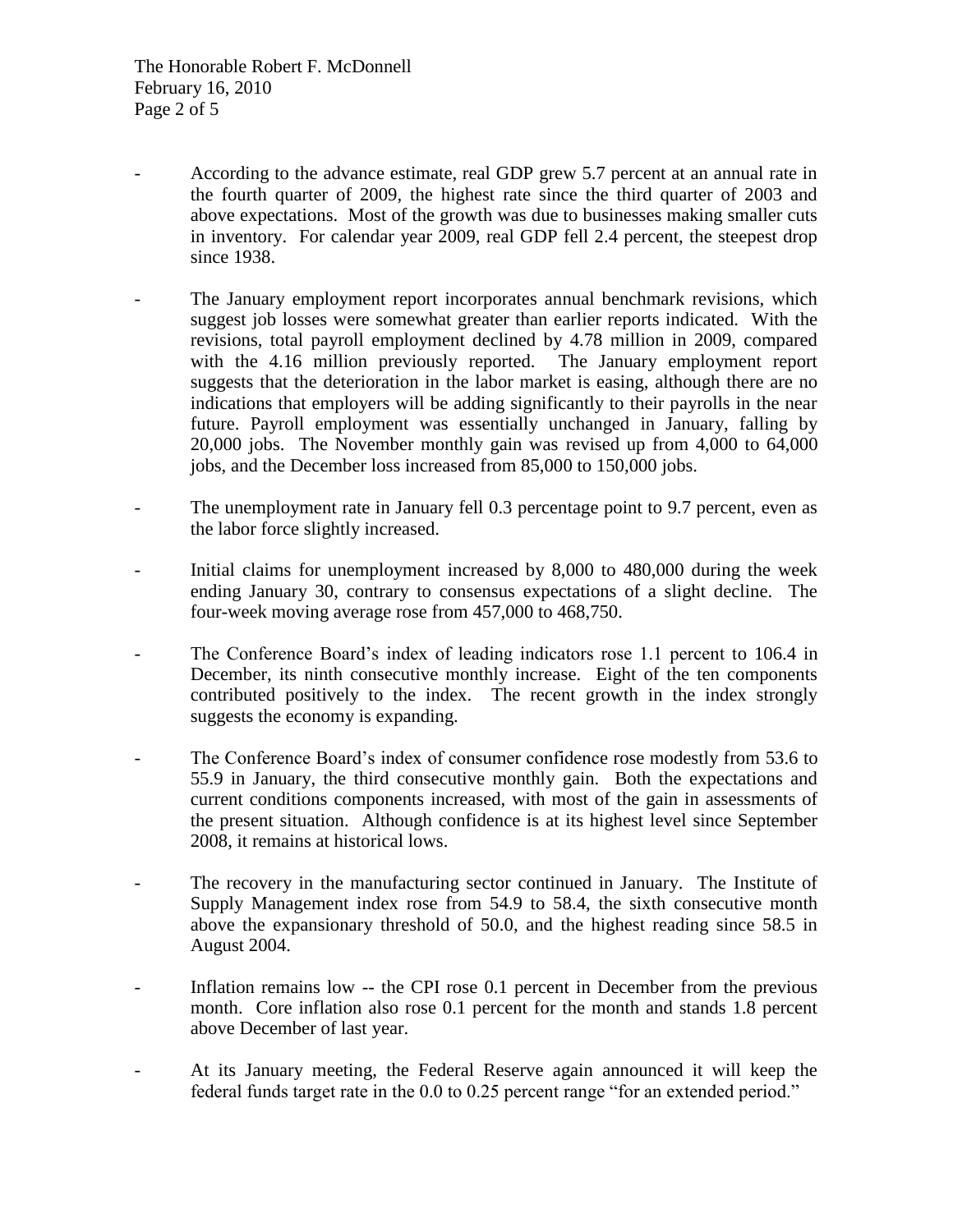The Honorable Robert F. McDonnell February 16, 2010 Page 3 of 5

## **Virginia Economy**

Although Virginia employment continues to decline, the pace of job losses has slowed. Payroll employment fell by 1.5 percent in December, following a 2.0 percent decline in November, the sixteenth consecutive monthly drop. Northern Virginia posted a loss of 0.1 percent, Hampton Roads fell 0.2 percent, and employment in the Richmond-Petersburg area fell 2.1 percent in December. The unemployment rate in Virginia rose from 6.4 percent to 6.7 percent in December, but remains below the June peak of 7.3 percent.

The Virginia Leading Index was unchanged in December following seven consecutive monthly gains. Initial claims for unemployment improved in December, offsetting the declines in building permits and auto registrations. The leading index contracted in seven of the eleven metropolitan areas in the Commonwealth. The index expanded in Blacksburg, Bristol, Charlottesville, and Winchester.

## **January Revenue Collections**

Total general fund revenue collections fell 6.5 percent in January. Collections in individual estimated payments, sales tax, and recordation taxes declined for the month. Individual withholding collections posted a modest gain and corporate income tax payments increased. Year to date, total revenues fell 4.7 percent, trailing the revised annual estimate of a 2.7 percent decline.

*Net Individual Income Tax (64% of general fund revenues)*: Through January, collections of net individual income tax fell by 5.7 percent from the same period last year, close to the revised annual estimate of a 5.6 percent decline. Performance in each component of individual income tax is as follows:

*Individual Income Tax Withholding (66% of general fund revenues)*: Collections of payroll withholding taxes grew 1.4 percent in January. Year-to-date withholding collections declined by 1.8 percent over the same period last year, trailing the projected annual growth rate of a 0.2 percent increase.

*Individual Income Tax Nonwithholding (13% of general fund revenues)*: Collections in this source fell 22.7 percent in January. December and January are significant months for collections in this source and growth can be distorted by the timing of payments. Taxpayers have until January 15 to submit their fourth estimated payment for tax year 2009. Receipts for the two-month period fell 17.0 percent from last year. Year to date, collections fell 20.0 percent from the same period last year, close to the revised annual estimate of a 21.5 percent decline.

*Individual Income Tax Refunds*: TAX issued \$88.8 million in refunds in January compared with \$108.2 million last January. The main income tax filing season will begin in February.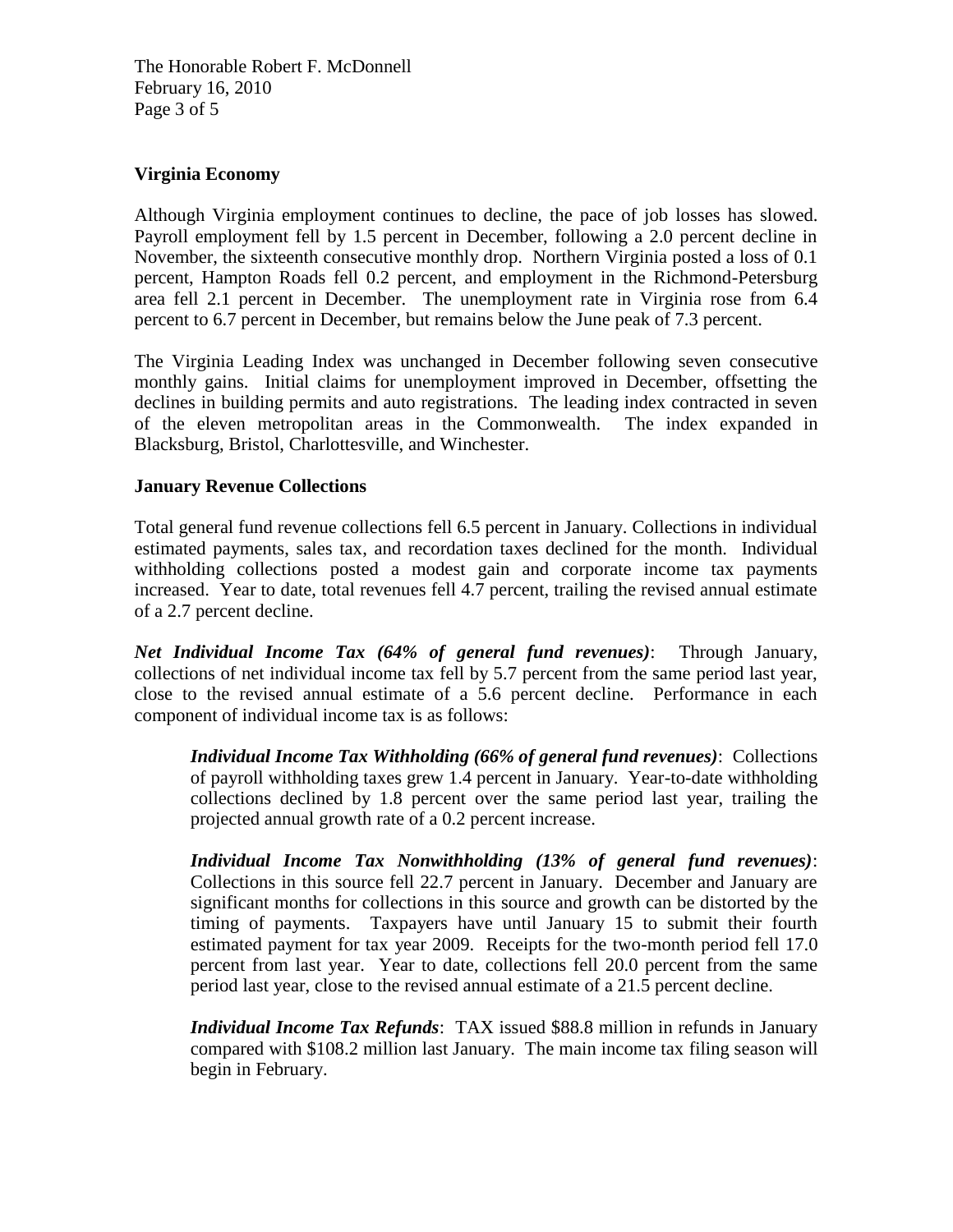The Honorable Robert F. McDonnell February 16, 2010 Page 4 of 5

*Sales Tax (22% of general fund revenues)*: Collections of sales and use taxes, reflecting December sales, fell 3.7 percent in January. Taken together, collections of sales and use taxes in December and January (amnesty payments removed) declined 3.1 percent, compared with the forecast of a 3.0 percent decline. A more complete picture will be available with February receipts, which include January post-holiday sales and gift card redemptions.

On a year-to-date basis, collections have fallen 3.4 percent, compared with the annual estimate of 4.1 percent growth and the policy adjusted forecast of a 4.1 percent decline (excluding the amnesty and the accelerated sales tax program policy adjustments).

*Corporate Income Tax (5% of general fund revenues)*: Collections of corporate income tax were \$30.3 million in January, compared with \$20.8 million last January, a 45.3 percent increase. On a year-to-date basis, collections in this source have risen 34.5 percent, ahead of the revised annual forecast of 8.8 percent growth.

*Wills, Suits, Deeds, Contracts (2% of general fund revenues)*: Collections of wills, suits, deeds, and contracts – mainly recordation tax collections – fell 3.0 percent in January. On a year-to-date basis, collections are down 1.1 percent, ahead of the forecast of a 9.6 percent decline.

*Insurance Premiums (2% of general fund revenues): Collections of taxes on insurance* premiums were negative for the month of January and down 82.8 percent year-to-date. Chapter 896 of the 2007 Acts of the Assembly required that \$129.1 million of collections in this source be transferred to the Transportation Trust Fund in fiscal year 2010 before any deposits to the general fund could be made. The required transfer was completed in December. Refunds to insurance companies were then paid in January, while refunds were issued in February of last year.

## **Other Revenue Sources**

The following list provides data on January collections for other revenue sources:

|                                  | <b>Year-to-Date</b> | Annual<br><b>Estimate</b> |
|----------------------------------|---------------------|---------------------------|
| Interest Income (1% GF revenues) | $-10.8\%$           | 10.8%                     |
| ABC Taxes (1% GF revenues)       | $0.1\%$             | 0.9%                      |

*All Other Revenue (3% of general fund revenues)*: Receipts in All Other Revenue fell 11.3 percent in January – \$36.8 million compared with \$41.5 million last January. For the fiscal year-to-date, collections of All Other Revenue fell 14.9 percent from the same period in fiscal year 2009, lagging the annual estimate of a 4.2 percent decline.